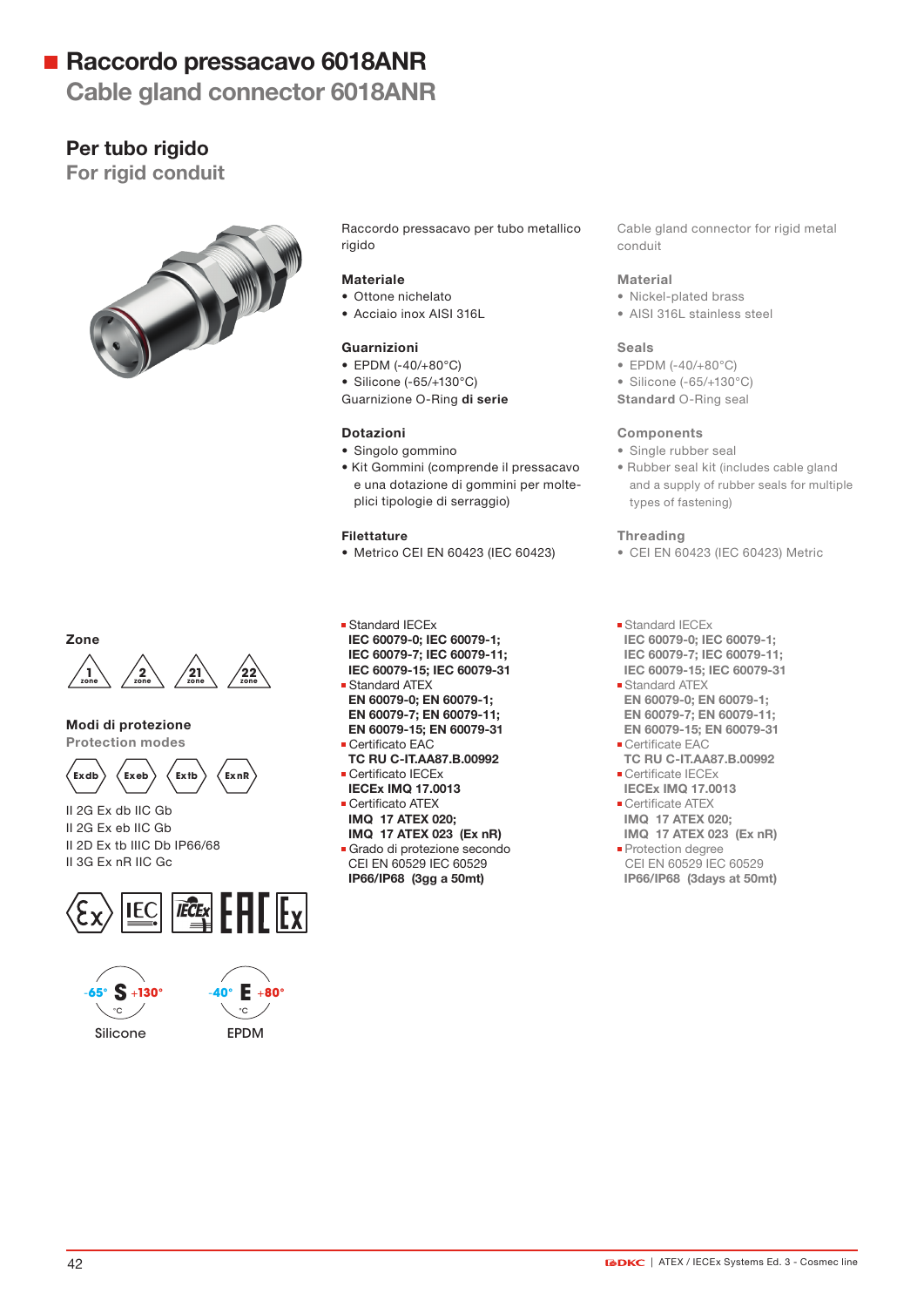## Raccordo pressacavo 6018ANR

Cable gland connector 6018ANR

### Per tubo rigido

For rigid conduit



Locking ring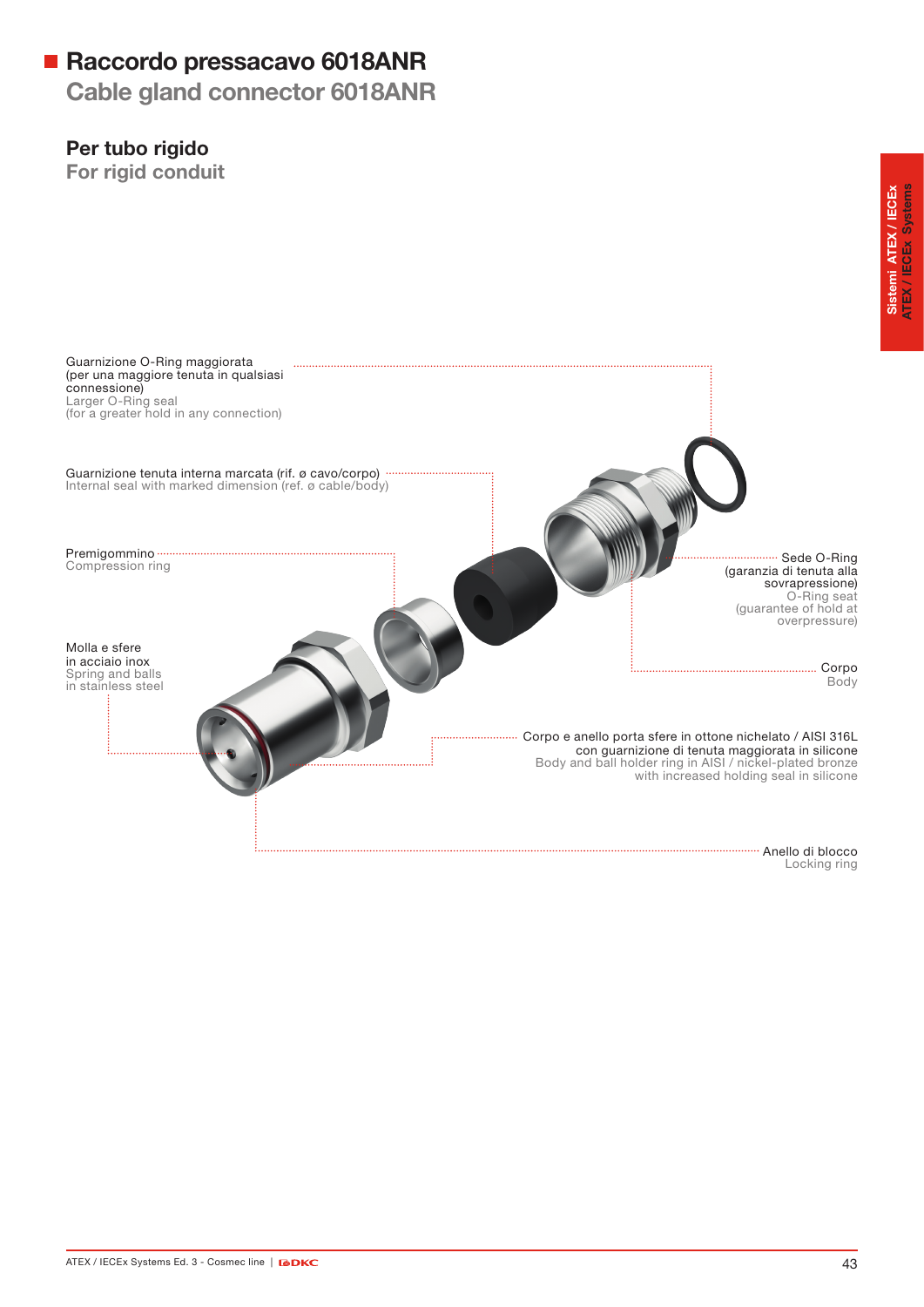# Raccordo pressacavo 6018ANR

Cable gland connector 6018ANR

# Per tubo rigido

For rigid conduit



|                                      | <b>SERRAGGIO CAVO</b><br><b>CABLE TIGHTENING</b> | <b>DIAMETRO TUBO</b><br><b>DIAMETER CONDUIT</b> | <b>FILETTO THREAD</b><br>$Lf = 15.0$ mm | <b>DIMENSIONE CHIAVE WRENCH SIZE</b><br>mm |                 | <b>DIAMETRO ESTERNO</b><br><b>EXTERNAL DIAMETER</b> | <b>LUNGHEZZA TOT.</b><br><b>TOTAL LENGTH</b> |
|--------------------------------------|--------------------------------------------------|-------------------------------------------------|-----------------------------------------|--------------------------------------------|-----------------|-----------------------------------------------------|----------------------------------------------|
| <b>CODICE KIT</b><br><b>CODE KIT</b> | omin- omax                                       | ØD mm                                           | F.                                      | CH <sub>1</sub>                            | CH <sub>2</sub> | øD mm                                               | L tot                                        |
| 6018ANR16AKM1EB                      | $5 - 10$                                         | 16                                              | M16x1.5                                 | 24,0                                       | 26,0            | 28,0                                                | 84,0                                         |
| 6018ANR20BKM2EB                      | $5.5 - 13$                                       | 20                                              | M20x1.5                                 | 30,0                                       | 32,0            | 35,0                                                | 85,0                                         |
| 6018ANR25CKM3EB                      | $10.5 - 18$                                      | 25                                              | M25x1.5                                 | 35,0                                       | 36,0            | 39,0                                                | 85,0                                         |
| 6018ANR32DKM4EB                      | $15 - 24$                                        | 32                                              | M32x1.5                                 | 42,0                                       | 45,0            | 49,0                                                | 96,0                                         |
| 6018ANR40EKM5EB                      | $21 - 30$                                        | 40                                              | M40x1.5                                 | 48,0                                       | 50,0            | 55,0                                                | 102,0                                        |
| 6018ANR50FKM6EB                      | $24 - 36$                                        | 50                                              | M50x1.5                                 | 55,0                                       | 58,0            | 62,0                                                | 110,0                                        |
| 6018ANR63GKM7EB                      | $36 - 45$                                        | 63                                              | M63x1.5                                 | 68,0                                       | 68,0            | 75,0                                                | 116,0                                        |